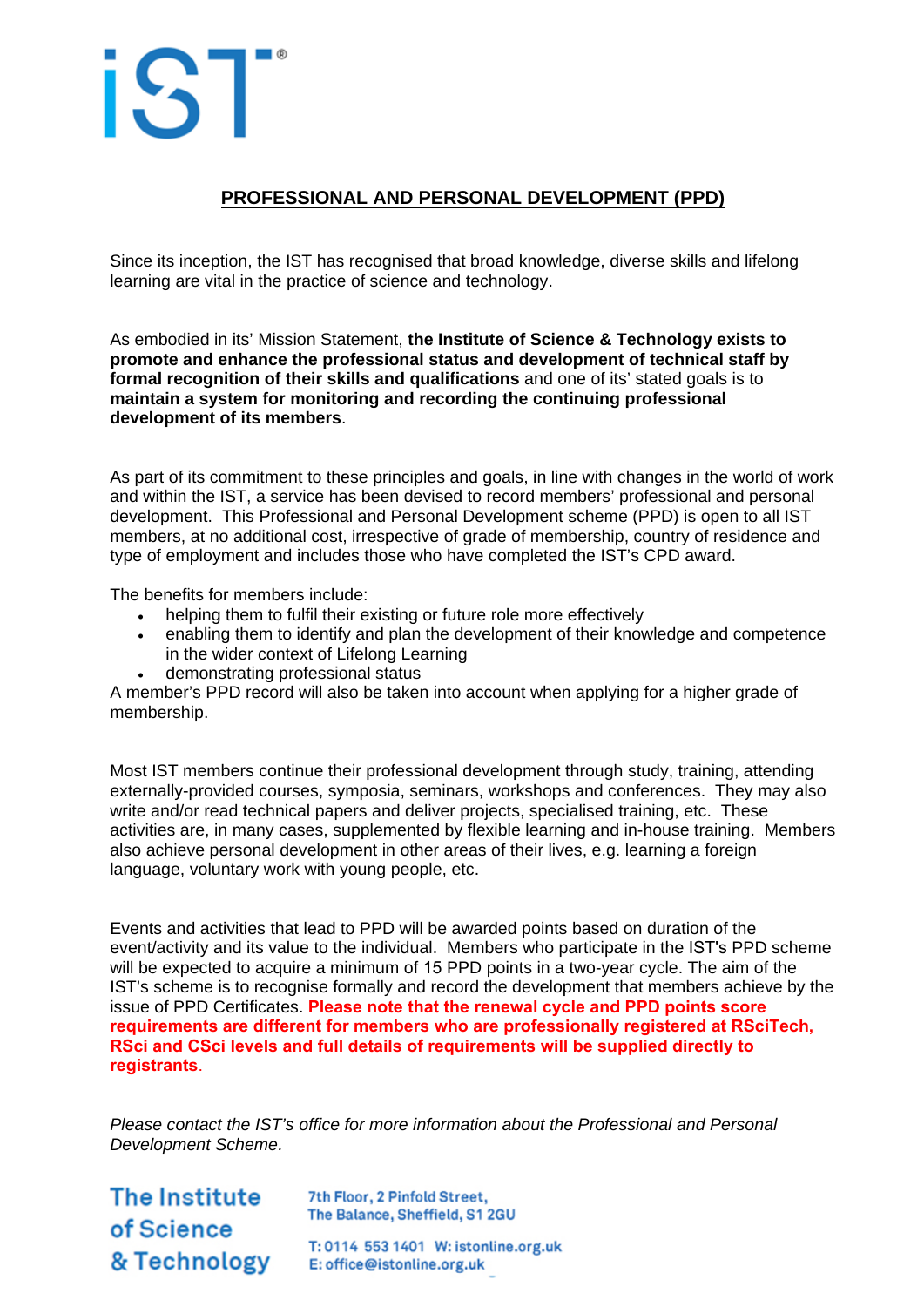# iST

## **Guidance Notes for Professional and Personal Development Scheme**

At the beginning of the cycle, you will be asked to provide a statement of your aims and plans for development. This can be added to or amended during the cycle, if required.

At the end of the 2-year cycle, you should submit details of any

- courses, conferences, etc. attended
- formal studies leading to an award
- on-the-job training
- discrete projects undertaken
- training programmes devised and delivered
- other activities that have led to development
- non-work-related study undertaken and qualifications achieved

using the IST documentation provided.

These events and activities should be allocated the number of points each is deemed to be worth\* and a short summary of the contribution of each event and activity to your professional and personal development should be included. This information will be recorded on the PPD Certificate.

As PPD is a personal benefit, it will not be necessary to submit evidence of achievement, attendance, etc. to support claims made. Instead, an audit system will be put in place whereby 10% of participating members will be asked to provide such evidence on a random basis at the end of their 2-year cycle.

Participating members are advised to maintain a PPD portfolio containing details of the development activities they have undertaken. This may also be taken into account in any application for upgrading of Institute membership. You are advised to keep the portfolio and the IST documentation up to date so that the request for certification, at the end of the cycle, does not become an onerous task.

Formal qualifications and extended periods of study may be broken down in component skills and knowledge areas so that each component can be evaluated.

The normal means of submitting this information will be by e-mail but a paper version is available, if necessary.

The 2-year cycle will run from  $1<sup>st</sup>$  January in year 1 to  $31<sup>st</sup>$  December in year 2. Claims for PPD certification should be submitted to the IST's office by 31<sup>st</sup> January in year 1 of the following cycle.

Any queries should be referred to the IST's office for attention of the PPD Secretary.

The Institute 7th Floor, 2 Pinfold Street, of Science

The Balance, Sheffield, S1 2GU

T: 0114 553 1401 W: istonline.org.uk<br>& Technology E: office@istonline.org.uk